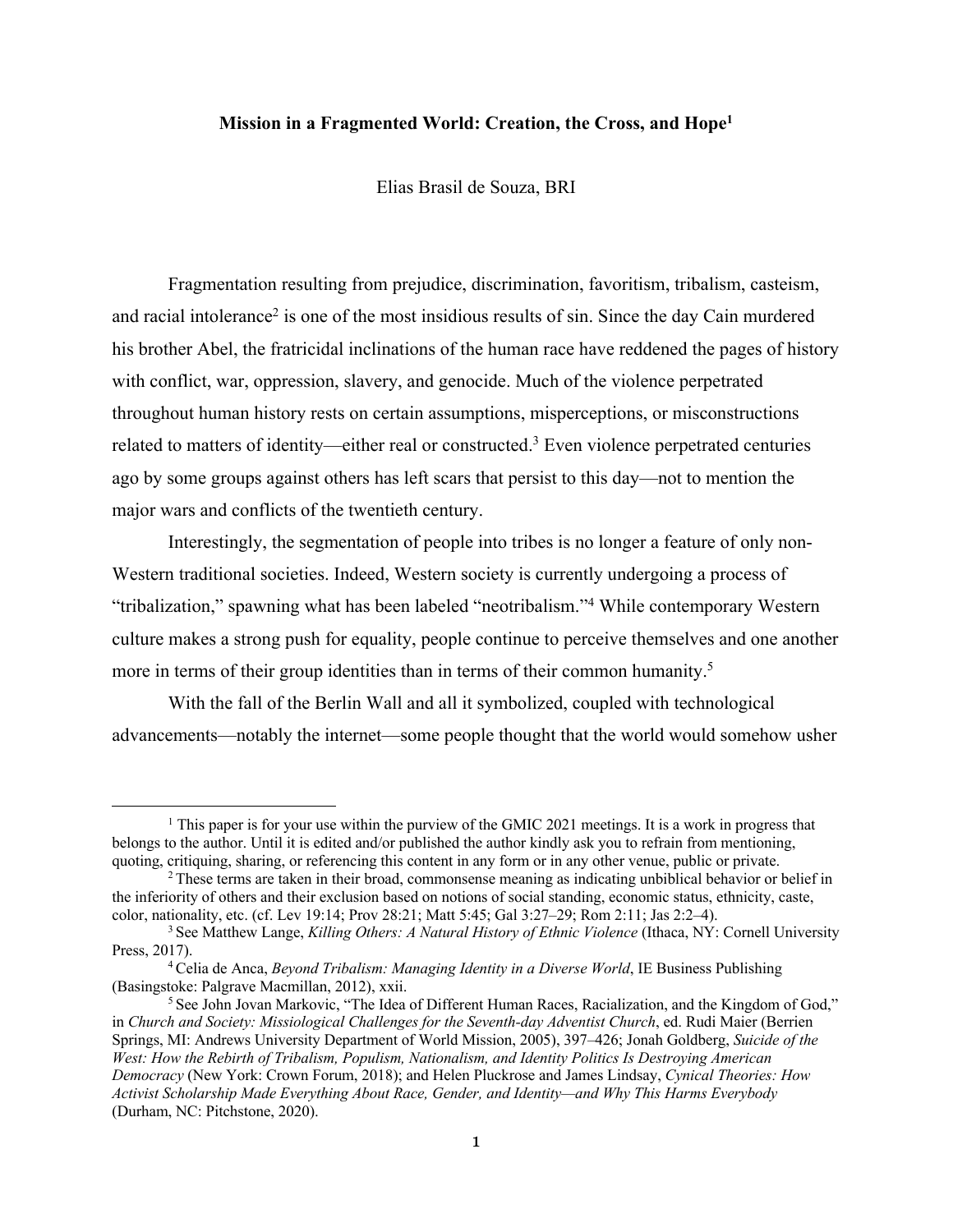in an age of global fraternity in which tribal, ethnic, and other prejudices would disappear.6 But three decades later, it seems the world has more tribalism and fragmented identities than during the previous millennium of human history! In fact, the internet—for all its good—has often become a tool to fabricate and promote prejudice and discrimination, often exacerbated by political maneuvering.

The above synthesis, as sketchy as it is, demonstrates that prejudice, discrimination, favoritism, tribalism, casteism, and racial intolerance are very much a part of society today—as they have always been. It does not require too much reflection to understand that God's people are also affected by these unfortunate realities of human life under sin.<sup>7</sup>

This paper makes a modest attempt to address the missiological implications of this state of affairs. Given the obvious fact that the church is in the world and its members are a part of the larger societies in which they live, the fragmentation of contemporary culture can potentially affect the church and impair its ability to proclaim the gospel; in fact, church history shows that sometimes the church becomes part of the problem. Only Scripture reveals the ultimate cure for the ailments of the human race. Thus, mission—in a divided society where all kinds of prejudice abound—must be informed by the biblical story.

There are three major biblical themes—pivot events in the grand biblical narrative—that if properly understood, experienced, and proclaimed, can bring healing and hope to missionaries *and* those whom they strive to reach with the gospel message. These three themes should define the content and shape the method of mission: creation, the cross, and hope.

## **Creation**

In its opening account, the Bible establishes the foundation for all human rights. By creating human beings in His *"*image" and "likeness" (Gen 1:26), God set the standards for how humans should live and treat fellow humans in the world. The very idea that humans reflect God's image and therefore every individual is endowed with infinite value—so obvious a

<sup>6</sup> Joshua Mitchell, *American Awakening: Identity Politics and Other Afflictions of Our Time* (New York: Encounter Books, 2020), Apple Books.

<sup>7</sup> See, e.g., Eric Mason, *Woke Church: An Urgent Call for Christians in America to Confront Racism and Injustice* (Chicago, IL: Moody, 2018); and Scott D. Allen, *Why Social Justice Is Not Biblical Justice: An Urgent Appeal to Fellow Christians in a Time of Social Crisis* (Grand Rapids, MI: Credo House, 2020).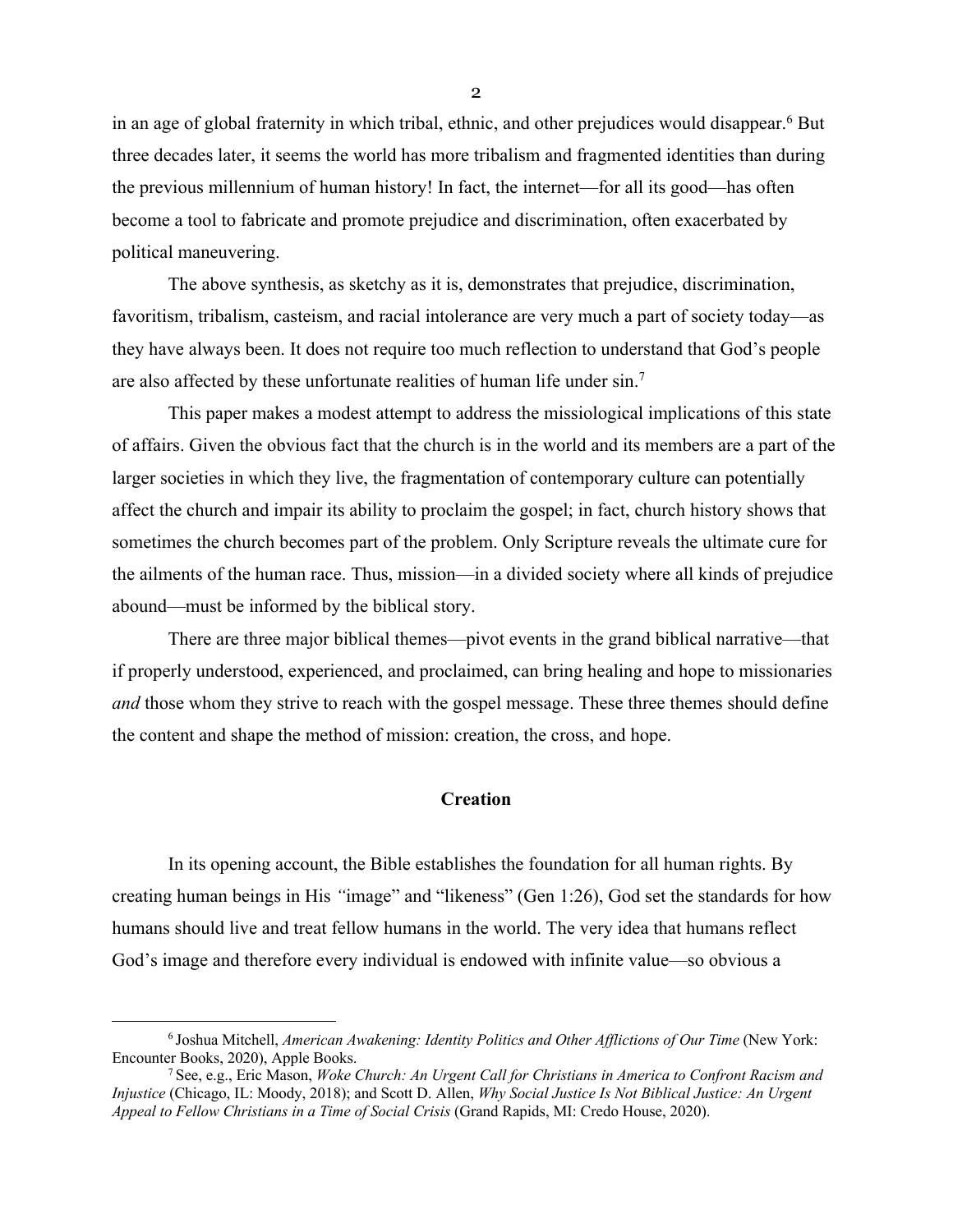concept today that it is often taken for granted—was revolutionary in the ancient world. According to a Mesopotamian account, man was created to perform hard work for the gods.<sup>8</sup> The Bible, in contrast, affirms that humans were created to till the ground and take care of the garden for their own benefit and pleasure. In the ancient world, the structure of society was supposed to mirror the hierarchies among the gods. Thus, some humans were born to be served while others existed to be servants. In such a context there could hardly be any upward social mobility because people were enslaved to the social structure from birth to death. Hardly anyone would challenge the status quo since it was understood to be a reflection of the heavenly realm.<sup>9</sup> Even Aristotle, one of the more enlightened Greek philosophers, said, "From the hour of their birth some are marked out for subjection, others for rule."<sup>10</sup>

When considered against the backdrop of the ancient world, the Bible's teachings on the fundamental equality of all human beings stand out as something revolutionary. And it is on that basis that Leviticus 19:17–18 states, "You shall not hate your brother in your heart. You shall surely rebuke your neighbor, and not bear sin because of him. You shall not take vengeance, nor bear any grudge against the children of your people, but you shall love your neighbor as yourself: I *am* the Lord."11 For Jesus, this was one of the two great commandments of the law, second only to the commandment to love God (Matt 22:36–40).

When speaking to the Greeks, who deemed themselves to be the most educated people in the world and thus labelled everyone else "barbarians," Paul simply ignored their myths about the origin of humankind. The apostle just delivered a message based on Genesis 1 and 2, emphasizing the unity of human race by creation: "And He has made from one blood every nation of men to dwell on all the face of the earth" (Acts 17:26a). All humans have one Father, and thus they must all be brothers and sisters.

However, the foundational unity of all humanity based on the image of God does not obliterate the ethnic diversity of Adams's children. Indeed, ethnic diversity was a natural consequence of the divine mandate to "be fruitful and multiply" (Gen 1:28). As shown in the socalled "table of nations" of Genesis 10, early humanity was formed by seventy nations, which

<sup>8</sup> Henri, H. A. Frankfort Frankfort, John A. Wilson, Thorkild Jacobsen, and William Andrew Irwin, *The Intellectual Adventure of Ancient Man: An Essay on Speculative Thought in the Ancient near East* (Chicago, IL: The University of Chicago Press, 1946; reprint, Phoenix Books 1977), 182, 185.

<sup>9</sup> Joshua A. Berman, *Created Equal* (Oxford: Oxford University Press, 2008), 20–23, Kindle.

<sup>10</sup> Michael Levin, "Natural Subordination, Aristotle On," *Philosophy* 72, no. 280 (1997): 241–257.

<sup>&</sup>lt;sup>11</sup> All biblical quotations are from the New King James Version, unless otherwise indicated.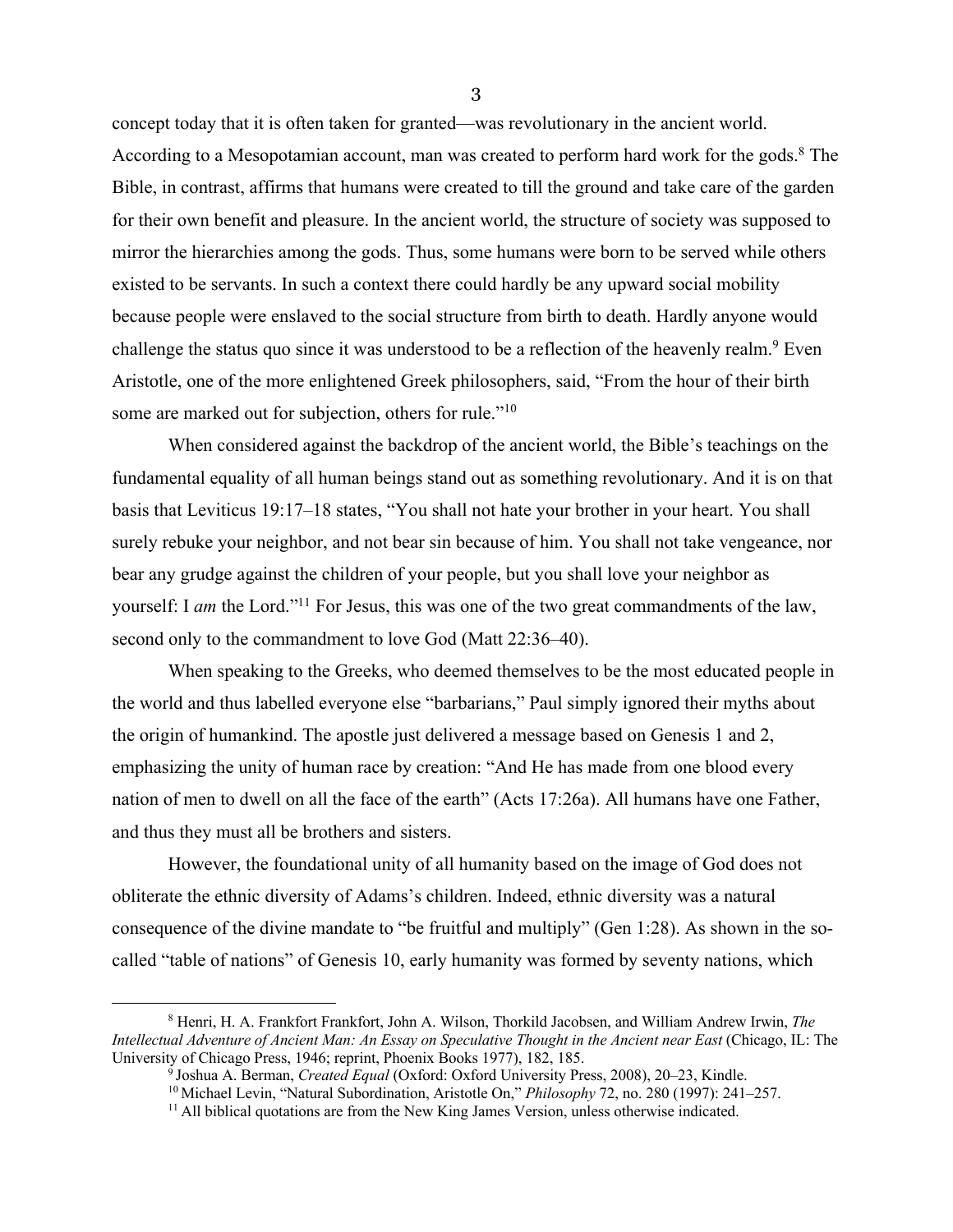according to Deuteronomy 32:8–9 arose under the gracious supervision of God. It is against this backdrop that God calls Abraham to bring universal salvation.<sup>12</sup> But the particularities of ethnic or tribal identities are not dissolved. God promised that Abraham would be "father of many nations" (Gen 17:4). And Israel itself was composed of twelve tribes with considerable diversity in their ethnic makeup. Both Isaac and Jacob married Aramean women from Mesopotamia (Gen 28:5), and Judah and Simeon married Canaanite women (Gen 38:2; 46:10). Joseph married an Egyptian woman named Asenath (Gen 41:50) who bore him two sons, Manasseh and Ephraim. Moses had a Cushite wife.13 Subsequently, two remarkable women Rahab—a Canaanite—and Ruth—a Moabite—were incorporated into Israel and became ancestors of King David. In the difficult time that preceded the exile, Jeremiah's life was saved by "Ebed-Melech the Cushite" (Jer 38:7–13), probably a black man from Africa.<sup>14</sup> He interceded for Jeremiah before the king and eventually rescued Jeremiah from the cistern. Thus, far from being a monolithic ethnic or racial entity, Israel—itself composed of twelve tribes—absorbed Aramean, Canaanite, Egyptian, and other elements and through its history absorbed and interacted with many more foreigners.

But despite such varied ethnic makeup and tribal diversity, Israel's ultimate identity lay in the fact that they were the people of YHWH. For as long as they remained faithful to this ultimate identity, they were united as one nation. But once they allowed particular tribal and family identities to trump their covenantal identity as people of YHWH, they became divided and exposed themselves to the enemy.

Turning the focus of this reflection to the foreign nations, it bears noting that the Old Testament prophets announced a future in which the nations of the world would flow to Jerusalem to learn from the Lord (Isa 2). This prophetic promise finds an initial fulfillment on Pentecost. Acts 2 depicts the whole world converging on Jerusalem. As the biblical text says, in Jerusalem there were Jews, devout men from "every nation under heaven" (Acts 2:5). There were also "Parthians and Medes and Elamites, those dwelling in Mesopotamia, Judea and Cappadocia, Pontus and Asia, Phrygia and Pamphylia, Egypt and the parts of Libya adjoining Cyrene, visitors from Rome, both Jews and proselytes, Cretans and Arabs" (Acts 2:9–11a). All

<sup>12</sup> Bruce K. Waltke and Cathi J. Fredricks, *Genesis: A Commentary* (Grand Rapids, MI: Zondervan, 2001), 193.

<sup>13</sup> J. Daniel Hays, *From Every People and Nation: A Biblical Theology of Race*, ed. D. A. Carson, New Studies in Biblical Theology 14 (Downers Grove, IL; InterVarsity, 2003), 33.

<sup>&</sup>lt;sup>14</sup> For an exhaustive study of these and many more cases of African presence in the Bible, see Edwin M. Yamauchi, *Africa and the Bible* (Grand Rapids, MI: Baker Academic, 2004).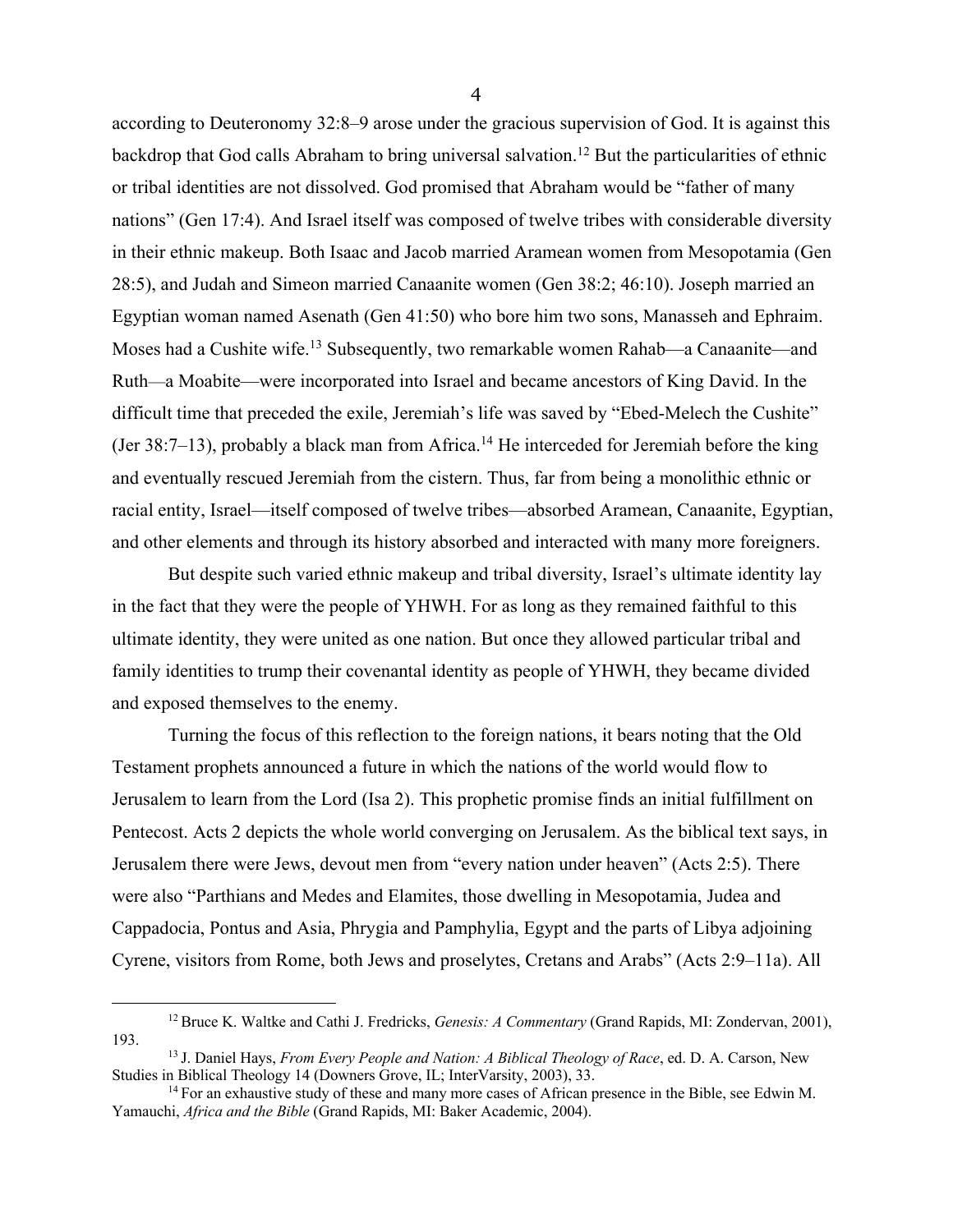those ethnic groups, as diverse as they could be, heard in their own vernacular languages "the wonderful works of God" (Acts 2:12). This is a reversal of what happened at Babel. On the plain of Shinar, languages divided people; on the day of Pentecost, languages united people.

The reversal of the Tower of Babel began on the day of Pentecost and continued as the church carried out the Great Commission. However, it is the new Jerusalem—of the new creation—that constitutes the conclusion of that great reversal.15 After saying that the light that has illumined the city comes from God and the Lamb, John states that "the nations [*ethnos*] will walk by its light, and the kings of the earth will bring their glory into it" (Rev 22:24, NASB).<sup>16</sup> That being the case, it is reasonable to suppose that ethnic distinctions and identities will be preserved in the new earth. The redeemed in the new Jerusalem form a multiethnic congregation in which "Blacks, Whites, and all other races will be mixed together, united through the redemption of the Lamb and in their worship of God."17

So, it follows that because all people are created in the image of God, all ethnic groups hold the same status and unique value that results from the image of God. Racism, tribalism, and other kinds of racial discrimination are a denial that all people have been created in the image of God.<sup>18</sup> Ethnic diversity arose as a positive aspect of the creation order. Thus, God's overarching plan to redeem the world includes people from all ethnic backgrounds and will culminate in the multiethnic community of the redeemed in the new creation.

#### **The Cross**

If creation provides a foundation for the equality and diversity of all ethnic groups, then the cross provides the ground for reconciliation. It addresses the fundamental problem of sin, which is the ultimate cause of division, prejudice, and conflict. One of Paul's most remarkable statements encapsulates the power of the cross to heal divisions: "God was in Christ reconciling

<sup>&</sup>lt;sup>15</sup> Jackson Richardson, "Genesis 10 & 11: A Theological and Geographical Framework for the Mission of Paul" (MA thesis, Liberty University, 2019), 34.

<sup>&</sup>lt;sup>16</sup> This is consistent with Revelation 5:9 and 14:6, passages that allude to the table of nations in Genesis 10. <sup>17</sup> Hays, 205.

<sup>&</sup>lt;sup>18</sup> In this connection it should be noted that the fringe notion that Noah's curse caused Ham and his descendants (Gen 9:25) to become Black and enslaved is an exegetical and theological abuse. The fact that Noah cursed Canaan, not Ham, should suffice to dispel such a notion. In fact, the Canaanites are ethnically closer to the Israelites than the Hamitic peoples who populated Africa. Noah's curse has nothing to do with Africans, Blacks, or slavery, but with the conquest of the land of Canaan, which would be given to Abraham and his descendants (Gen 17:8).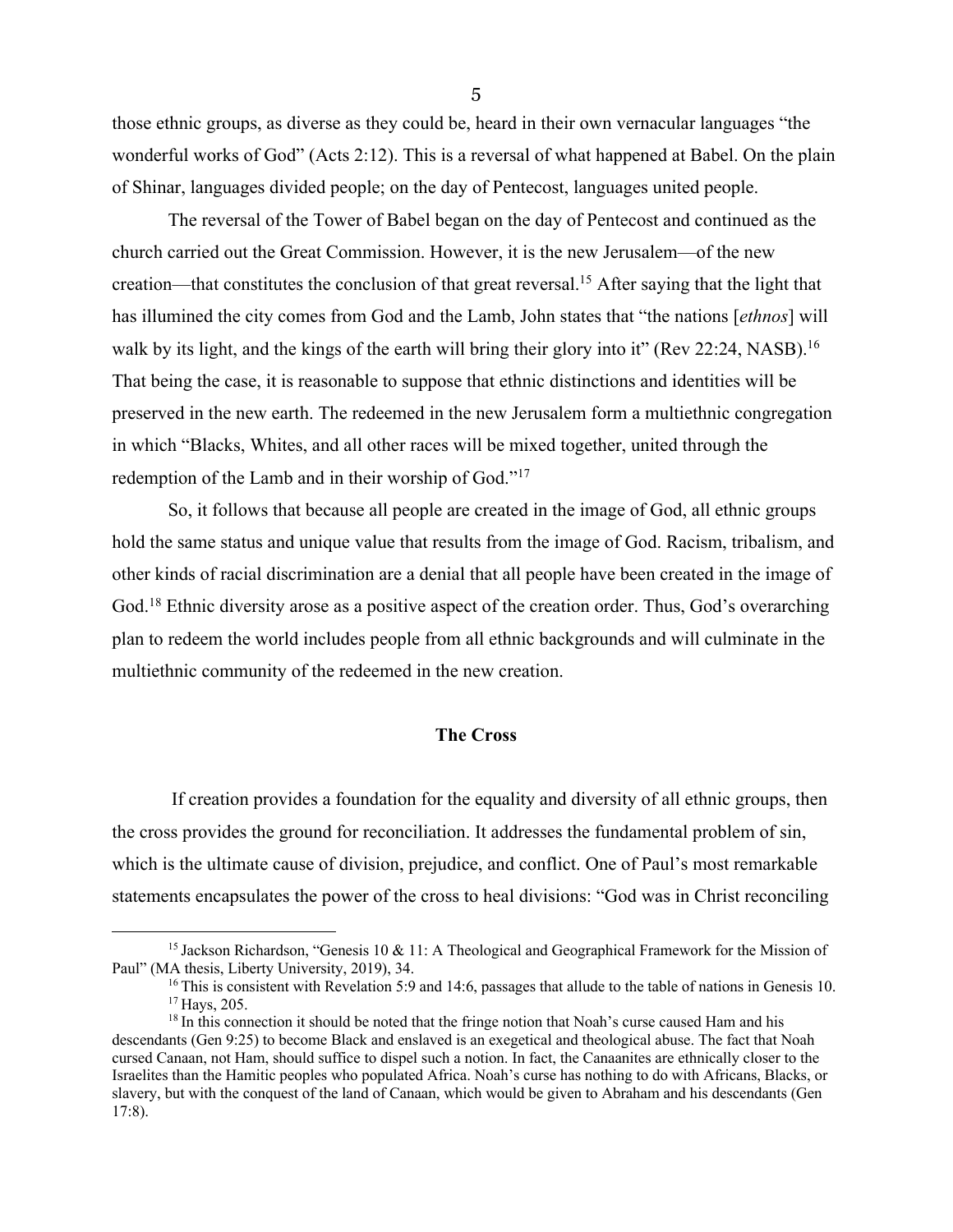the world to Himself, not imputing their trespasses to them, and has committed to us the word of reconciliation" (2 Cor 5:19). But of course, reconciliation with God must entail reconciliation among humans. Therefore, in another profound statement, Paul says, "There is neither Jew nor Greek, there is neither slave nor free, there is neither male nor female; for you are all one in Christ Jesus" (Gal 3:28). In a similar vein the apostle also states, "For He Himself is our peace, who has made both one, and has broken down the middle wall of separation" (Eph 2:14).

Jesus began to break walls and bring reconciliation even before going to Calvary. He ministered to everyone and often gave special attention to those whose ethnic or social standing made them inferior in the eyes of the religious and political elites of the day. By interacting with Samaritans, women, the poor, and "sinners," Jesus showed that the love of God is freely available to everyone (Luke 15:1–2; John 4:9). Severely criticized but never intimidated, He associated with all kinds of people, even making them heroes in some of His parables.

When Jesus says He has "other sheep" whom He wants to bring into one flock (John 10:16), it is a clear reference to the Gentiles. Jesus envisions one flock composed of both Jewish and Gentile believers. When Andrew and Philip tell Jesus that certain Greeks want to see Him, Jesus responds, "The hour has come that the Son of Man should be glorified" (John 12:20–26). Since the "hour" for Jesus to be "glorified" points to the cross, it is clear that Jesus sees the coming of the Greeks "as the heralds of the climax of his ministry."19 And in the same context, a few verses later, Jesus says, "And I, if I am lifted up from the earth, will draw all *peoples* to Myself" (John 12:32). Both Colossians 1:20 and Ephesians 1:10 speak of God's desire to "reconcile" or "gather together in one all things" in Christ.

So, at the heart of the biblical message is the claim that God makes promises and fulfills them. And the promise is made to all humankind that in Christ, God embraces human beings from all backgrounds and makes them a "new creation" in Christ. In Christ barriers of prejudice, discrimination, favoritism, tribalism, casteism, and racial intolerance are obliterated. This proposition can be justified by two major reasons.

First, in light of the cross, any ideology, lifestyle, tradition, or any way of thinking that reduces the dignity and worth of human beings is judged and condemned because at the foot of the cross everyone stands as sinners in need of God's redeeming grace (Rom 3:23). Second, by offering grace and forgiveness to everyone regardless of race or social status, God sets the

<sup>19</sup> Hays, 160.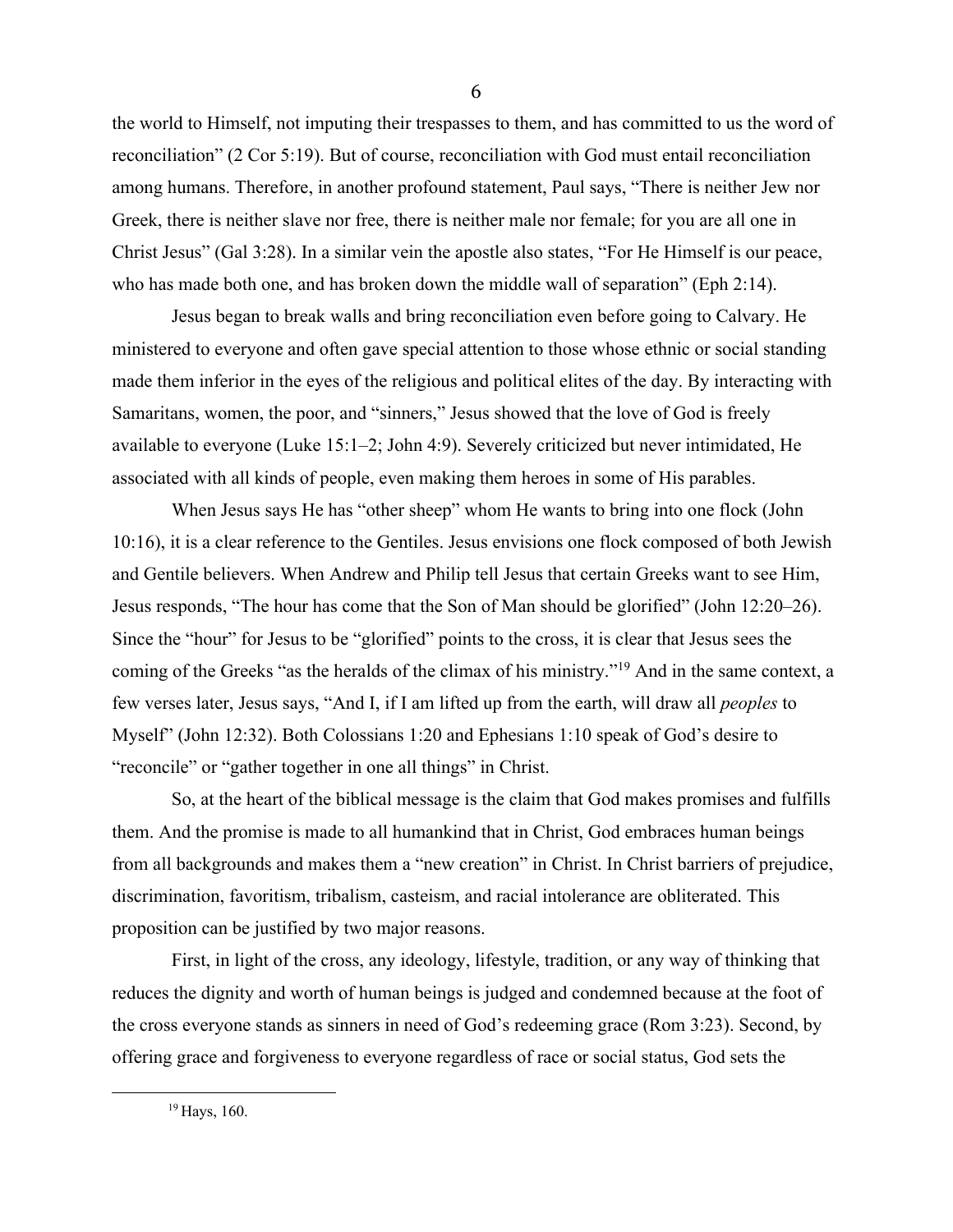standard for how human beings ought to treat one another (John 3:16; cf. Matt 5:45). Third, the cross provides reconciliation by way of forgiveness.

One should bear in mind that humans are born into a world with a history of oppression, victimization, and all kinds of sinful discrimination. In recent years, there has emerged in the West a broad cultural awareness of the evils perpetrated over the last few centuries of human history and the conviction has grown that such wrongs—colonialism, slavery, and other social evils—must be rectified. On the one hand, some claim that justice must be implemented here and now by every means possible. On the other hand, some suggest that the evils of the past should be forgotten, and everyone should carry on with their lives without regard for past social tragedies. Upon reflection, neither solution works. For one, given the magnitude of the transgression, justice can never be fully implemented by human systems. As one scholar points out, "lingering hatreds and resentments going back many years, even centuries, are not likely to be overcome by any social or political policy."<sup>20</sup> Even if governments were to issue apologies and provide financial compensation (which has been done in some cases), who could bring back the lives that were destroyed? Furthermore, to forget would be extremely unjust to the victims of such atrocities<sup>21</sup> and would give evil another victory.

It seems obvious that only through the healing power of the cross can such intractable issues be properly addressed. This means that the fundamental solution offered by the gospel is forgiveness. The ancient rabbis used to say that "before the dawn of creation God, having seen all the evil humankind would commit, had to forgive the world before creating it." $^{22}$  This seems consistent with Revelation 13:8, which portrays Christ as "the Lamb slain from the foundation of the world" (Rev 13:8). "Between the complete disregard of justice and the relentless pursuit of justice lies *forgiveness.*"23 Forgiveness is the foundation that leads to the pursuit of biblical justice that does not disregard or ignore injustice, but rather seeks a spiritual solution that transforms our motives and actions.

Jesus Himself modeled forgiveness as He experienced prejudice. After all, Jesus was a Jew living under Roman rule. He may have been discriminated against because of His

<sup>&</sup>lt;sup>20</sup> John M. Frame, *The Doctrine of the Christian Life, A Theology of Lordship* (Phillipsburg, NJ: P&R, 2008), 668.

<sup>&</sup>lt;sup>21</sup> Miroslav Volf, *The End of Memory: Remembering Rightly in a Violent World*, 2nd ed. (Grand Rapids, MI: Eerdmans, 2021).

 $^{22}$  Ibid., 111.

<sup>23</sup> Ibid, emphasis original.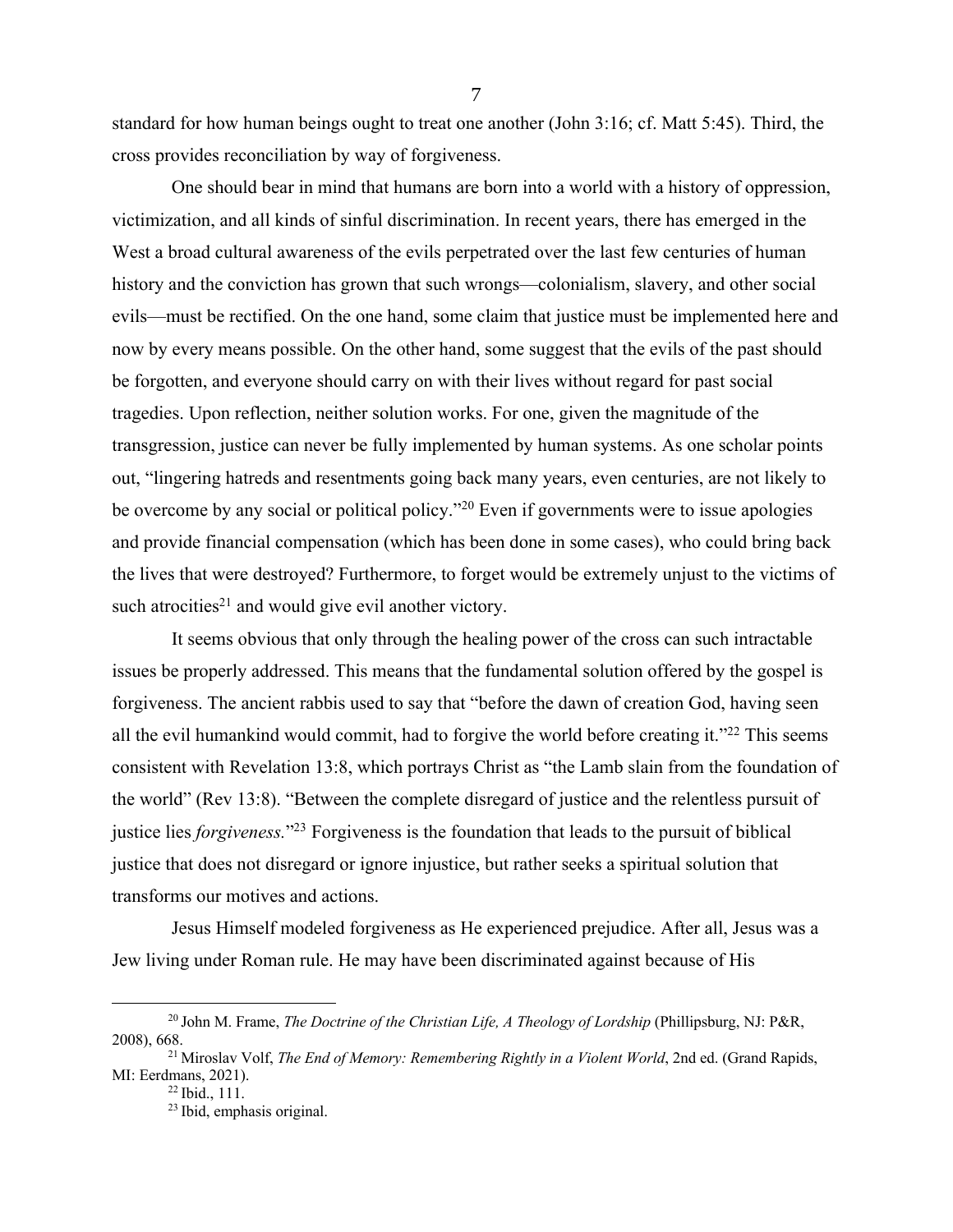connection with Nazareth (John 1:46) and doubts were raised about the legitimacy of His birth (John 8:41; cf. 8:48).<sup>24</sup> But responding with forgiveness, He never allowed this system of oppressor-victim relations to define Him, and He concluded His mission by giving unsolicited forgiveness to those who nailed Him to the cross: "Father, forgive them, for they do not know what they do" (Luke 23:34). "To triumph fully, evil needs two victories, not one. The first victory happens when an evil deed is perpetrated; the second victory, when evil is returned. After the first victory, evil would die if the second victory did not infuse it with new life."25 Thus, by making a universal provision for forgiveness on the cross and by forgiving His enemies, Jesus "disarmed principalities and powers, He made a public spectacle of them, triumphing over them in it" (Col 2:15). Jesus showed that the "mercy of forgiveness exceeds the justice of payment,"26 and thus gave us a most effective tool to fight against prejudice, discrimination, favoritism, tribalism, casteism, and racial intolerance. As Martin Luther so well expressed,

a Christian lives not in himself, but in Christ and in his neighbor. Otherwise, he is not a Christian. He lives in Christ through faith, in his neighbor through love. By faith he is caught up beyond himself into God. By love he descends beneath himself into his neighbor. Yet he always remains in God and in his love.<sup>27</sup>

### **Hope**

First of all, let us bear in mind that as long as the world lasts, it will be shaped by national and racial identity, and thus prejudice, discrimination, favoritism, tribalism, casteism, and racial intolerance will remain constant threats to God's people. These issues are not like a virus that can be eradicated with a vaccine. Because they are so much part of our sinful human nature, we will always be tempted by these sinful thoughts and have to deliberately submit our thoughts and actions to the obedience of Christ (2 Cor 10:5). Neither can the horrible ethnic cleansing and other horrors that have been committed throughout history be made right by human endeavors. Some injustices may be mitigated in the present, but the lives that have been lost, cultures destroyed, and families torn apart cannot be compensated by human justice. For this reason, to

<sup>24</sup> Andreas J. Köstenberger, *John*, Baker Exegetical Commentary on the New Testament (Grand Rapids, MI: Baker Academic, 2004), 265.

 $25$  Volf, 9.

<sup>26</sup> "Conclusion," in Mitchell.

<sup>27</sup> Martin Luther, *Luther's Works*, ed. Jaroslav Jan Pelikan, Hilton C. Oswald, and Helmut T. Lehmann, vol. 31, *Career of the Reformer I* (Philadelphia, PA: Fortress, 1999), 371.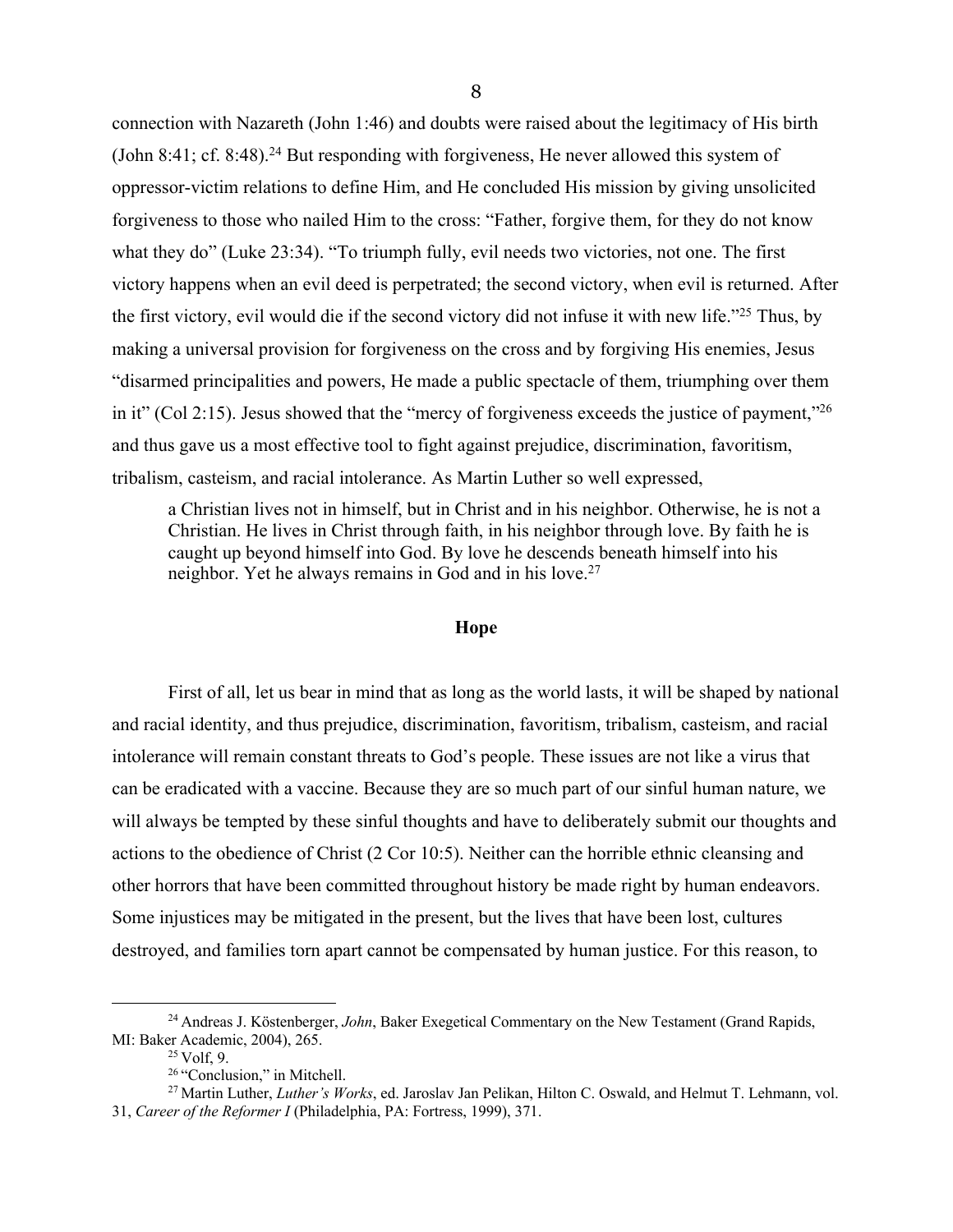cope with the evils of ethnic prejudice and racism, it is necessary to explore the eschatological hope, which lies at the core of Seventh-day Adventists' distinctive message to the world.

This hope is encapsulated in the three angels' messages (Rev 14:6–13), which emphasize the eternal gospel that flows from the cross and is addressed to "every nation, tribe, tongue, and people" (Rev 14:6). These messages encapsulate the gospel of God's love, which invites persons from every people group to accept His offer of salvation and form one people united under the lordship of Jesus.<sup>28</sup>

The first angel makes a global call to worship God that is motivated by judgment and predicated on creation. Judgment is often considered one of God's less dignified activities. But judgment is an indispensable component of the gospel proclamation. Judgment is God's response to the cry for justice that springs from intelligent beings when sin or injustice is committed. According to Scripture, judgment begins with the people of God (1 Pet 4:17) but eventually encompasses the entire world (Rev 20). The Bible makes clear that the passage of time will not cancel the wrongs that cruel oppressors have inflicted upon their victims. Evildoers will not prevail because God has not forgotten their victims. The righteous Judge will bring to light every wrong and punish each unrepentant sinner according to their evil deeds.

So, people must worship God because the hour of His judgment has come. But it is also important to note that worship must be rendered to God because He is the Creator. In this connection, it is also important to note that worship must be rendered to God because He is the Creator. And certainly, there is hardly anything more corrosive to racism and other evil prejudices than true worship; true worship unifies believers in a community of brothers and sisters around the Creator God. Significantly, the characterization of God in the first angel's message as the one "who made heaven and earth, the sea and springs of water" (Rev 14:7) reverberates with the Sabbath commandment, which refers to the Lord as the one "who made the heavens and the earth, the sea, and all that *is* in them" (Exod 20:11). For this reason, worship as commanded in first angel's message must include the seventh-day Sabbath. As such, this special dimension of worship also fosters equality, solidarity, and unity. As expressed in the Decalogue, the Sabbath compels

us to accept and respect every person, whether rich or poor, black or white, as human

<sup>&</sup>lt;sup>28</sup> For an in-depth exegetical and theological study of the three angels' messages (Rev 14:1–12), see Ángel Manuel Rodríguez, "The Closing of the Cosmic Conflict: Role of the Three Angels' Messages," in *The Word*, ed. Artur Stele, vol. 2 (Silver Spring, MD: Biblical Research Institute, forthcoming).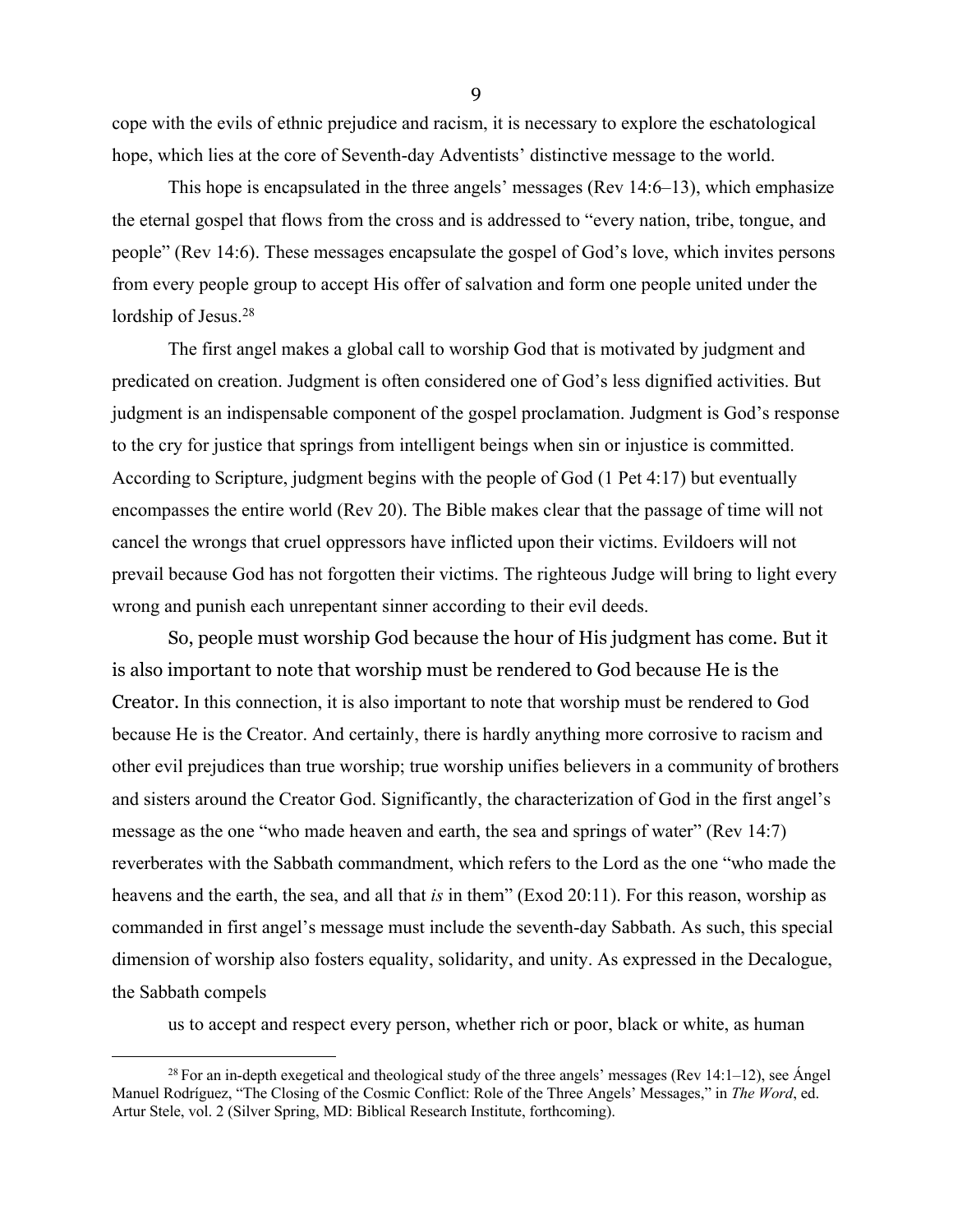beings created and redeemed by the Lord, the Sabbath breaks down and equalizes those social, racial, and cultural barriers which cause much tension and unrest in our society and consequently it makes it possible for the peace of Christ to dwell in our hearts.<sup>29</sup>

After the first angel comes a second one proclaiming that Babylon has fallen. Throughout the Bible, Babylon stands in opposition to Jerusalem as the most formidable enemy of God's people. But as the historical Babylon was defeated, so the eschatological Babylon will fall. In Revelation, end-time Babylon represents apostate Christianity, which organizes itself into a confederacy of powers to oppose God in the final stages of the great controversy. Interestingly, Babylon is characterized, among other things, as an entity that along with the merchants of the earth profits from trading "bodies and souls of men" (Rev 18:13). Although the spiritual dimension seems to be at the foreground of this imagery, one should not forget that end-time Babylon stands ready to violate in concrete ways the dignity of human beings created in the image of God. So, the message that Babylon has fallen should alert us to not surrender to the values of Babylon. In other words, prejudice, discrimination, favoritism, tribalism, casteism, and racial intolerance are in line with fallen Babylon. In contrast, love and acceptance of different cultures and tribal affiliations in constant submission to God's character expressed in His law are in line with Jerusalem. Jerusalem is the city of inclusion. People from every nation, tribe, and tongue are invited to become citizens of Jerusalem. Speaking of Jerusalem, Psalm 87 beautifully expresses, "The Lord will record, When He registers the peoples: 'This *one* was born there'" (Ps 87:6).<sup>30</sup> This ideal will find its ultimate realization as "the nations" (Rev 21:24) join together in the new Jerusalem to worship the Lord. Thus, the conflict facing the church today must not be defined by race, ethnicity, or social status, but by a clear standing on the side of Jerusalem in opposition to Babylon.

Next, the third angel follows suit, warning against worshipping the beast and receiving its mark (Rev 14:9–11). From the fact that the seventh-day Sabbath is God's seal located at the center of the Decalogue as memorial of creation (Exod 20:9–11) and redemption (Deut 5:12–15), it follows that the mark of the beast must be Sunday, the counterfeit Sabbath promoted by false Christianity as a sign of its authority. This is significant in light of the fact that worship is one of

<sup>29</sup> Samuele Bacchiocchi, *Divine Rest for Human Restlessness: A Theological Study of the Good News of the Sabbath for Today*, Biblical Perspectives 2 (Rome: Pontifical Gregorian University, 1998), 242.

<sup>30</sup> H. C. Leupold, *Exposition of the Psalms* (Grand Rapids, MI: Baker, 1959), 621–626; C. Hassell Bullock, *Psalms 73–150,* Teach the Text Commentary Series 2, ed. Mark L. Strauss and John H. Walton (Grand Rapids, MI: Baker, 2017), 112–118.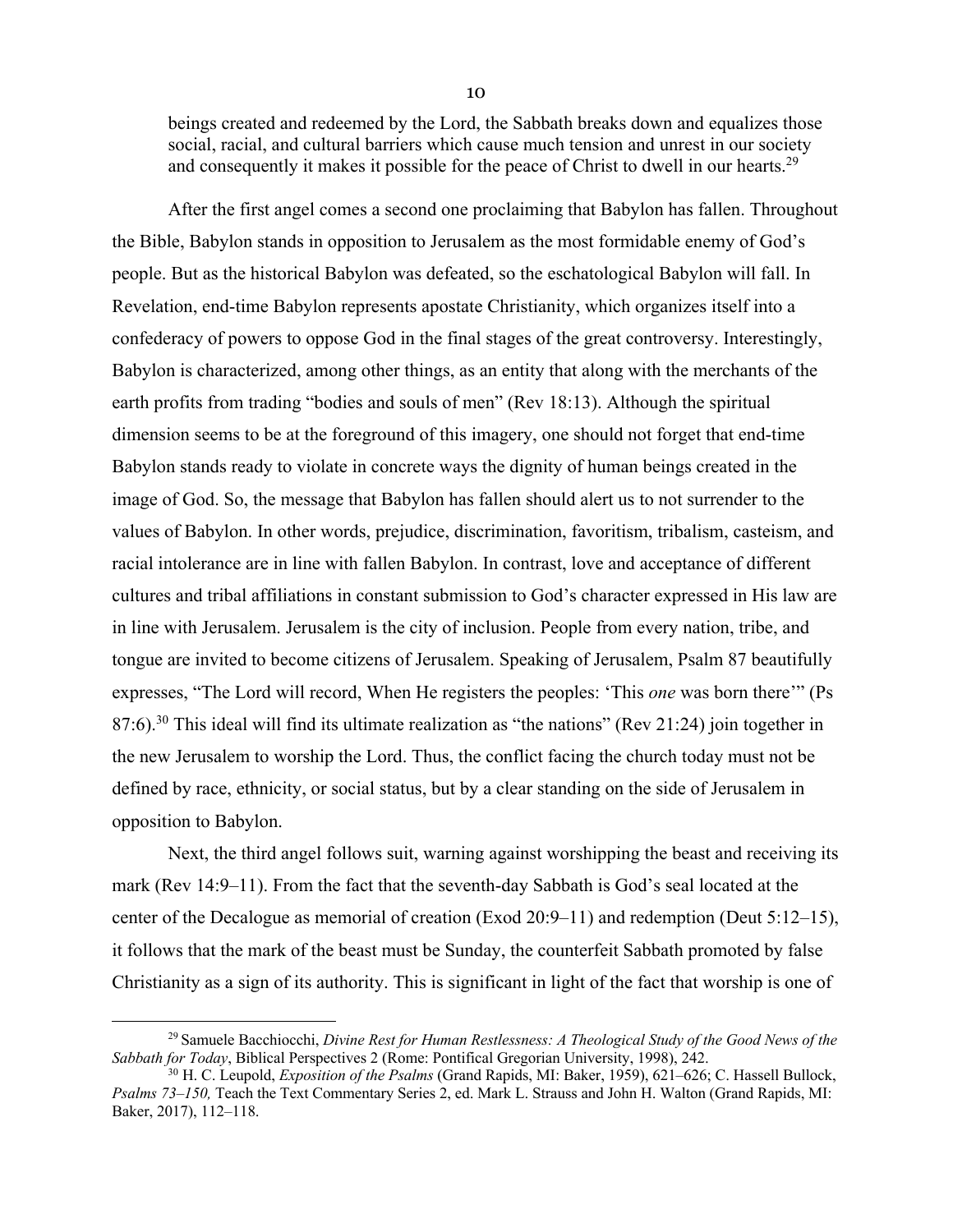the major points of contention in the battle between good and evil. As clearly expressed by the third angel, the decision to receive the mark of the beast results in eternal destruction. So the message of the third angel shows that the line separating good from evil does not pass through social classes, ethnicities, or castes, but right between the Lamb and the beast.<sup>31</sup> Ultimately, the only standing that matters is to whom one belongs.

In short, the three angels' messages are a proclamation of Christ's victory over evil. Thus, humanity has not been abandoned to the accidents of history. The Lamb of God entered the world and through His sacrificial death defeated the powers of Babylon. At the end of history God will finish the work He began in Christ. At the end of human history, only two categories of people will stand before God: "those who say to God, 'Thy will be done,' and those to whom God says, in the end, 'Thy will be done.'<sup>32</sup> Thus, by proclaiming this blessed hope, we make clear that in the light of God's offer of salvation, the future belongs to those who side with the Lamb.

# **Conclusion**

To conclude, prejudice, discrimination, favoritism, tribalism, casteism, and racial intolerance all hinder true mission and are a stumbling block for the advancement of the eternal gospel. They do not reflect the creation view of humanity nor the salvific love of Jesus and the universal appeal of God's message of grace.

Missionaries ought to address issues of ethnic and racial prejudice from a robust biblical perspective that entails three major theological concepts: First, by reason of being created in the image of God, all humans are endowed with equal dignity and worth. Although ethnic and national identities are affirmed within the diversity of God's creation, the fact that all humans bear God's image makes us all children of God. Second, Jesus Christ broke the walls of separation between humans. The cross is a great equalizer, showing that every human is a sinner in need of forgiveness, for whom Christ gave His life. Therefore, every individual must be treated in ways that respect the dignity placed on them by the blood of Christ. Third, our

<sup>31</sup> This is a paraphrase of Aleksandr Isaevich Solzhenitsyn, *The Gulag Archipelago* (London: Vintage Digital, 2018): "the line separating good and evil passes not through states, nor between classes, nor between political parties either—but right through every human heart—and through all human hearts."

<sup>32</sup> C. S. Lewis, *The Great Divorce: A Dream* (New York: HarperOne, 2001), 75.